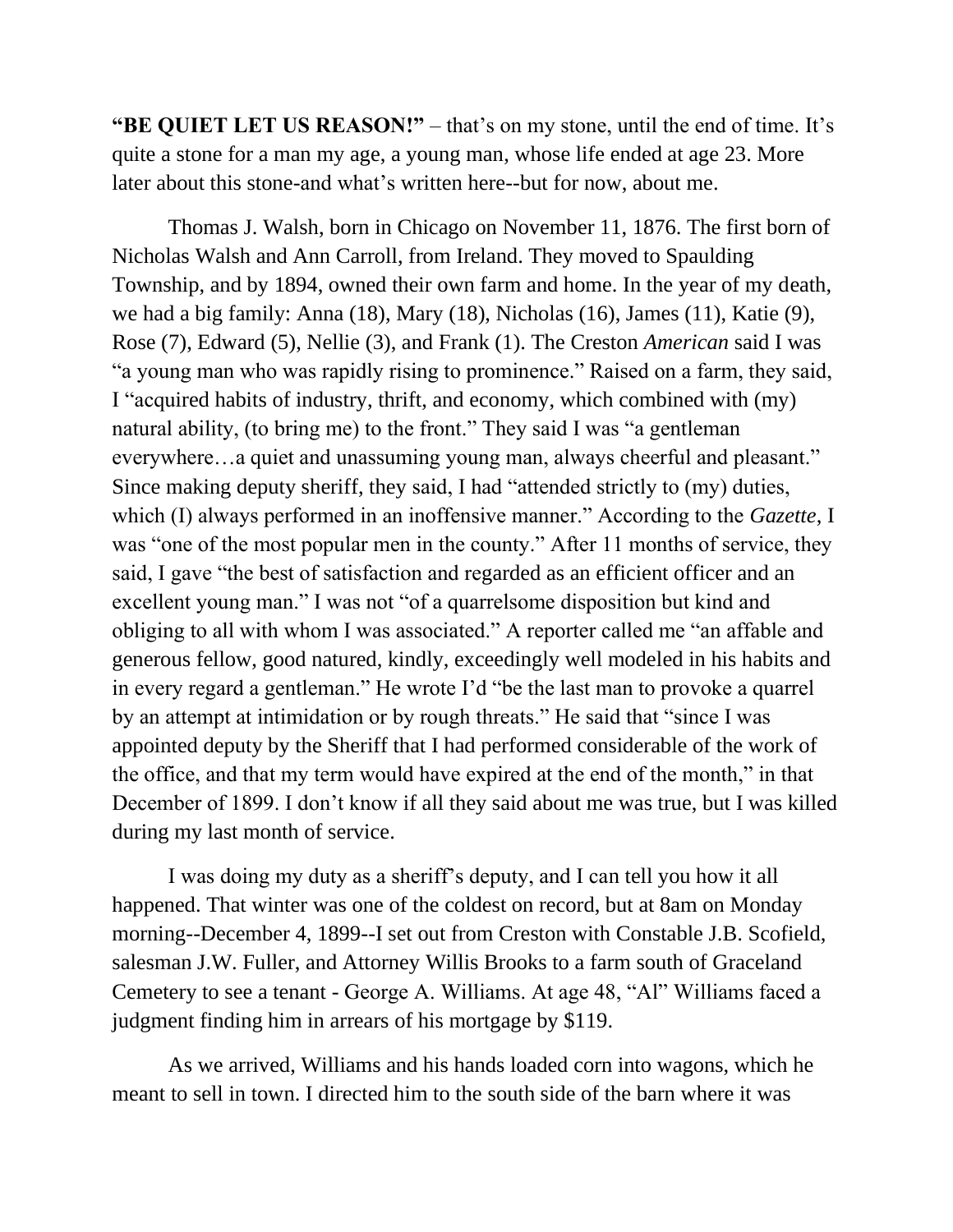warm, read the judgment, and he immediately protested. There was nothing there for us, he said. All the corn was covered by his current mortgage, and was rent to fulfill that agreement, he said. I ordered him to stop loading it, and he says "there's a road, do you see it, (now) get off the farm!" I repeated my order to his hands, and he yelled, "no, be damned if you will, that's my corn, go ahead boys and load her up!" I then threatened the hands with arrest, and after assuring Williams that his team of horses was exempt from the execution, he cooled down a little.

When I went to enter the barn, Williams crowded in ahead of me, and insisted that the I needed the mortgage before he could touch any property. I replied I did not, and that he had another ten days to take up the mortgage. He had "no such damned thing," he shouted, and that he knew "a little law as well as you fellows." I asked him if he meant to resist me from entering the barn, he said yes, and I dragged him by the arms out of the barn door and arrested him. He kept fighting, but his sons told him to "quit acting the damn fool, (and) to go to town and pay his debts." I agreed to let him go settle up, and offered a ride, but he walked in alone.

In town, Sheriff E.W. Nichols and Attorney Brooks saw him dallying, and directed me and J.W. Fuller, now deputized, to go to the farm, post notices, and take charge of the property - at least until Williams secured a release from the judgment. We finally arrived at the farm about 10 am, and posted notices on hog pens, cow sheds, and corn cribs.

Williams, though, was not in a hurry to get home. At about 10:30am, outside H.D. Smith's Clothing House on Adams Street, he was overheard boasting, "I will shoot him as sure as God Almighty put him on the world." Another man later testified that he saw Williams drinking whisky at Edd Derr's Saloon on N. Pine. Unbeknownst to me, Williams did finally secure a release on the execution from Attorney Brooks, and headed home. He was still angry, and told a passerby that "I will see you tonight in town or you will find me in jail. If there is a certain man at my house when I get there, there will be a corpse there in half an hour."

"Al" Williams, said the *Creston Gazette*, was "a burly looking fellow fortyeight years of age." He, too, had a family of nine, and according to the papers, "a reputation of being a hard-working fellow but rather quarrelsome." Reaching the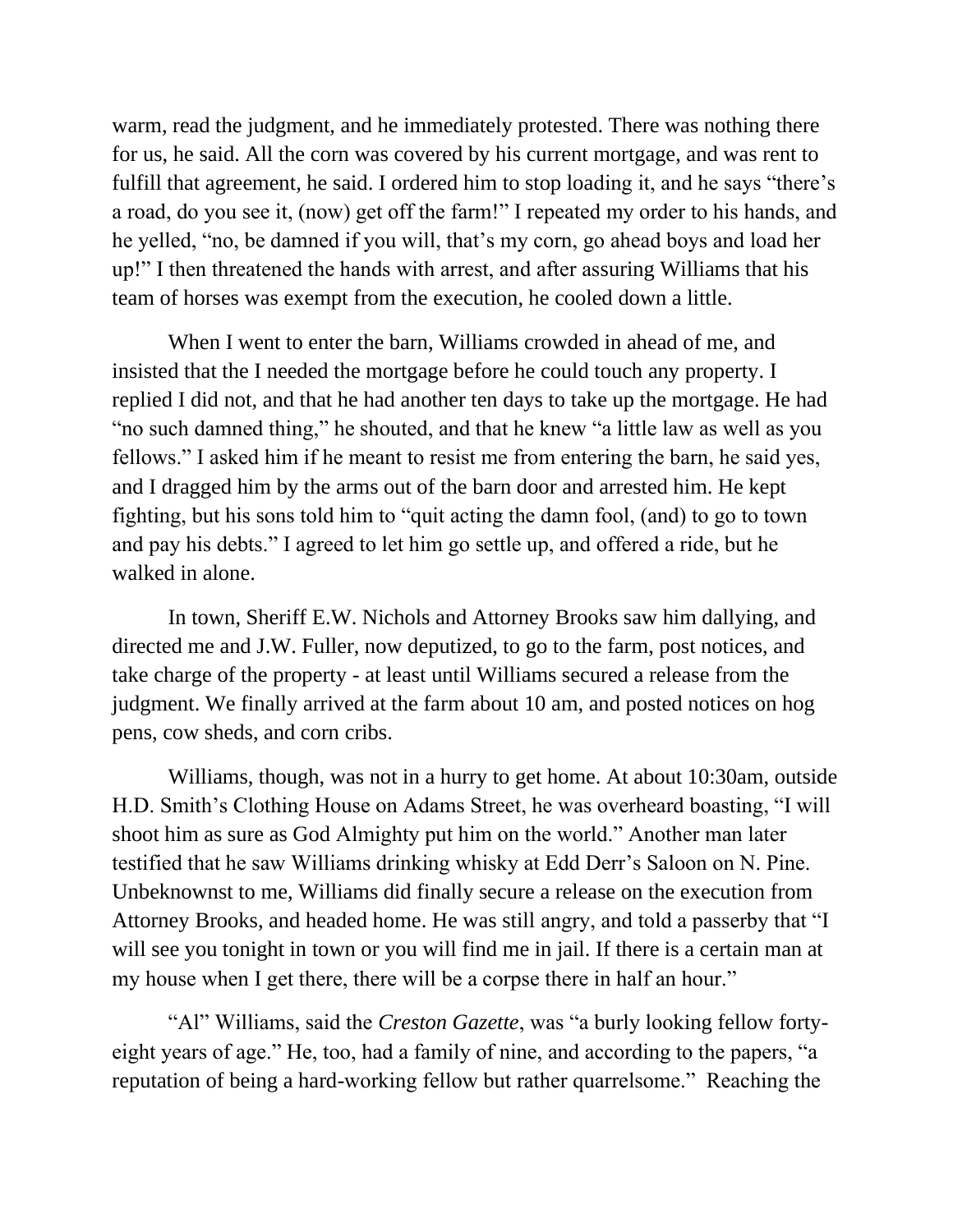farm, Williams entered his house and came out with a shotgun. He says: "Tom what the hell are you doing here? What the god-darn nation do you want advancing toward us?" I said I was "simply acting in the capacity of an officer and simply doing my duty." With the shotgun in hand, he pulled his watch from his pocket as if to mark time until we left. I did not cower, and he said "Don't come any closer, Tom." I urged him to "be quiet and reason the matter; I was only doing my official duty." He then shot me, killing me instantly. Fuller and Williams' oldest boy saw it all.

Some said Williams fetched my revolver from my pocket and placed it next to my body. I do know he went to town and told Sheriff Nichols: "I have killed your deputy." Nichols jailed Williams in and called undertaker Charles Emerson. The news spread fast and "large, angry crowds" gathered at the jail. They wrote that at Charles Emerson's, where my body lay, "Strong men looked upon (me) and trembled, many shedding tears." As soon as Williams was jailed, he sat for an interview. He said that I first drew on him, and that he'd only grabbed his shotgun because he'd seen quail on his return trip to the farm. He said it was self-defense, and was defiant, saying "I hit him right where he lived. I never miss."

That afternoon the Emerson's had to lock out crowds that had gathered in hopes of viewing my body. The city marshals saw trouble, and hustled Williams out of the jail into a carriage bound for Afton, where an eastbound freight took him to Osceola. That night the sheriff searched Williams at the Clarke jail, and found a release from the debt execution, directed to the sheriff and his deputy, and signed by Attorney Brooks. Back in Creston, talk of lynching continued, but the crowds eventually dispersed.

The next day, my service was announced for 10am, December  $7<sup>th</sup>$  at St. Malachy's church. Folks across the county gave to my memorial. A hundred men gave between .50 cents and two dollars each, with the *Advertiser*, the *Gazette*, the *American*, Creston Transportation Company, and three lodges each contributing \$5 dollars. The community provided for what you see here today.

Williams had his trial in 1900, and jurors found him guilty. They sentenced him to life in prison at hard labor. In 1933 the parole board recommended his discharge and in 1935, at age 84, Williams got his discharge and a pardon from the